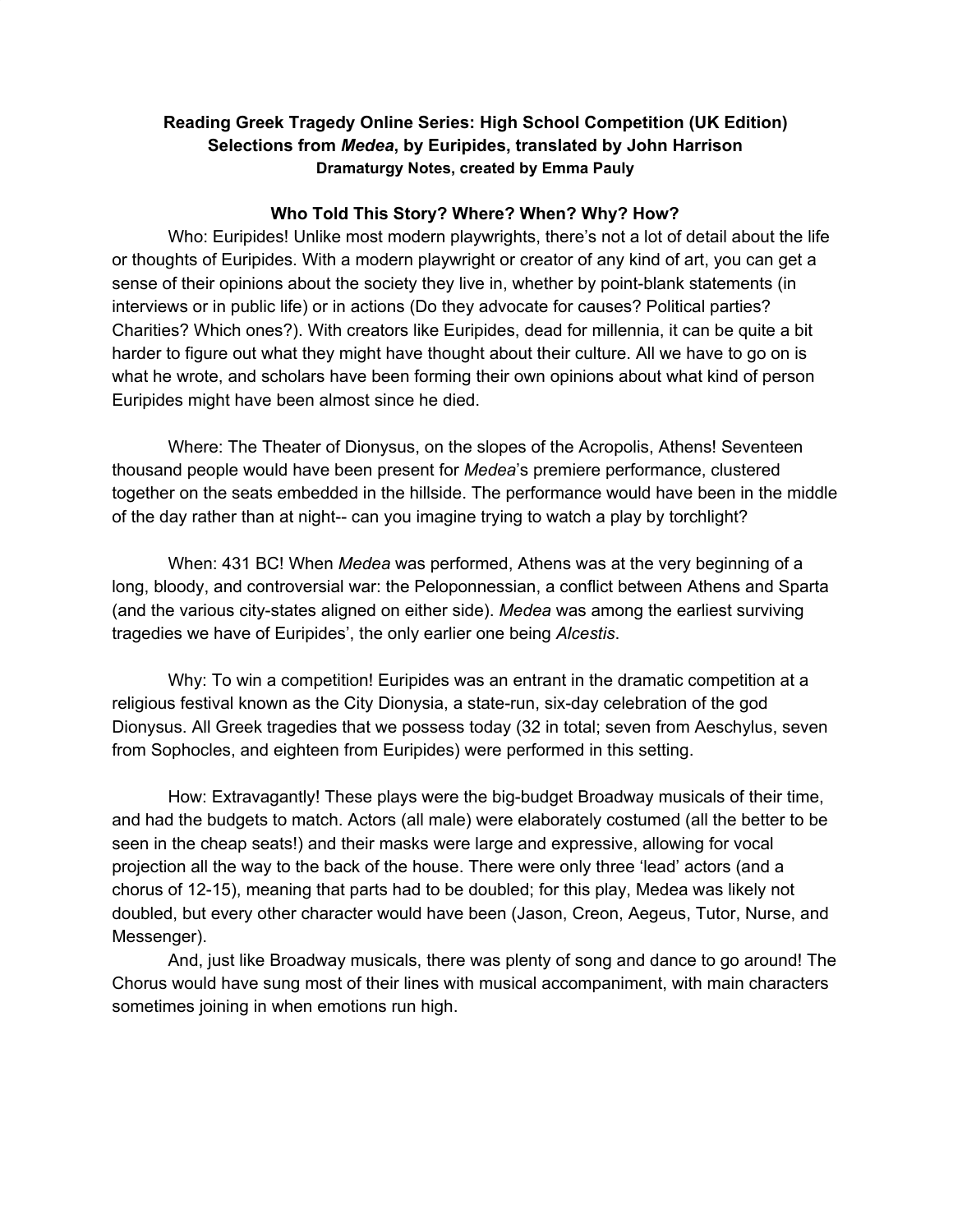### **Who Is This About? (Cast of Characters)**

- **a) Medea,** wife of Jason, mother of his children, daughter of the King of Colchis, descendent of Helios, god of the Sun
- **b) Jason,** husband of Medea, father of her children
- **c) Creon**, ruler of Corinth, future father-in-law of Jason, father of Jason's new wife
- **d) Aegeus,** ruler of Athens, visitor to Corinth **(cut from these selections)**
- e) **Nurse**, enslaved woman from Colchis, charged with taking care of both Medea and her children **(cut from these selections)**
- **f) Tutor,** enslaved man from Corinth, charged with the care and keeping of Medea's children **(cut from these selections)**
- **g) Messenger**, an enslaved person in Jason's household **(cut from these selections)**
- **h) Chorus** of Corinthian women
- **i) Children of Medea and Jason**



**Medea in her Dragon-Chariot, Lucanian red-figure calyx krater, 400 BC, attributed to the Policoro Painter, Cleveland Museum of Art**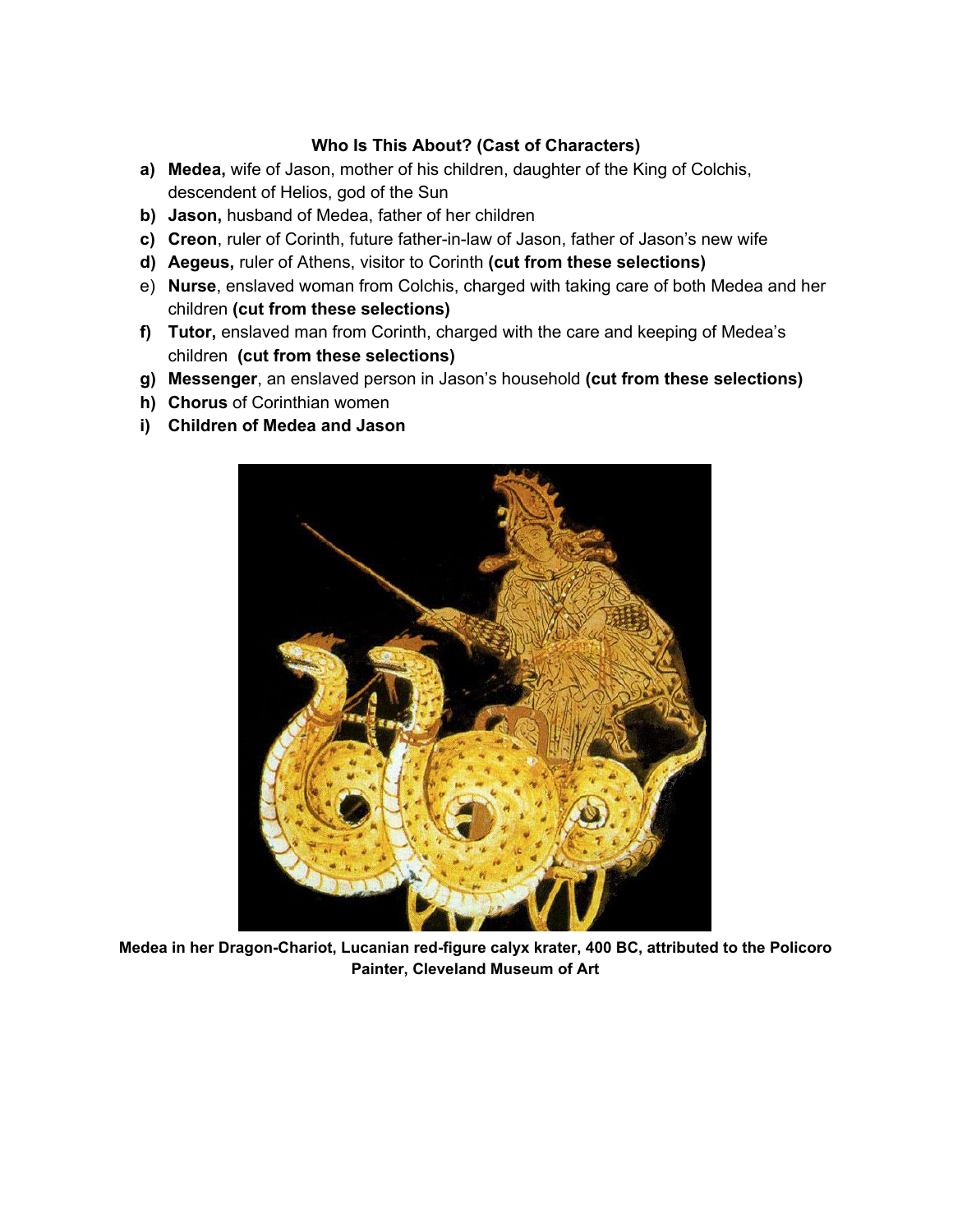

**The Theater of Dionysus in the Summer of 2018, picture taken by dramaturg**

# **How Did We Get Here?**

*Medea* picks up where a very famous story leaves off: Jason and the Argonauts. The story crops up across most of pop culture in one form or another, but here are some bullet-points to get the basic shape of it!

- Jason is born to Aeson, king of a region in Greece known as Iolcus. His uncle (and Aeson's half-brother) Pelias, deposes Aeson and attempts to kill Jason. However, Jason's mother Alcimede sends him away before Aeson can get his hands on him.
- Jason is raised in secret by the centaur Chiron, who teaches him all the ways of heroism. Upon his return to Iolcus, Jason demands the throne that is his by rights, and Pelias sends him on what he hopes to be an impossible quest: to fetch the Golden Fleece, the skin of a magical ram and a priceless treasure. Jason, Pelias hopes, will die before he ever returns home to take the throne away from him.
- Jason accepts the quest and gathers a group of heroes (too many to list here, but some of the most famous include the bard Orpheus, Telamon (father of Ajax), Peleus (father of Achilles), and even Heracles himself!).
- Jason and his band (called the Argonauts, named for the ship *Argo* they travel on) pass through several dangers on their way east, eventually passing through the Hellespont (the strait between Europe and Asia) and arriving in the land of Colchis (along the Black Sea, in present-day Georgia), where the Fleece is said to be located.
- Time to meet the star of the show! King Aeëtes of Colchis welcomes Jason and his companions to his court, where they meet his daughter **Medea**. Medea takes after her father's side of the family, especially her grandfather (Helios, the god of the sun) and her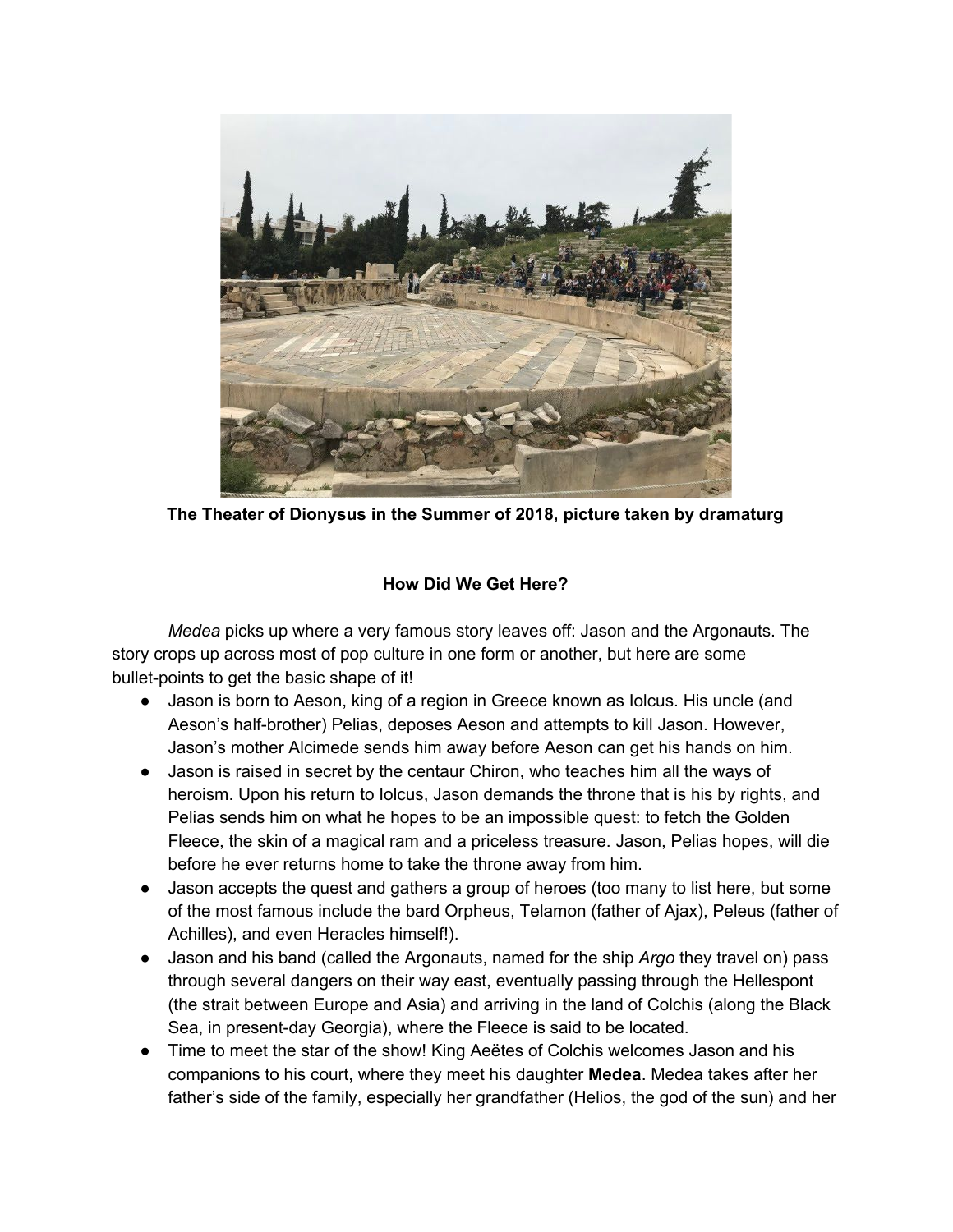aunt Circe (famous for turning men into pigs in Homer's *Odyssey*), and has some magical gifts of her own.

- Depending on the telling, Medea either falls in love with Jason on her own or is shot in the heart by Eros/Cupid himself. Either way, the young princess is *very* into the new young hero in her father's court, and promises to help him obtain the Golden Fleece.
- Aeëtes sets Jason a series of difficult tasks, all of which Medea aids him with (and ensures his survival) until finally Jason seizes the Golden Fleece (guarded by a serpent which Medea drugs into sleep). Jason, the Argonauts, and Medea all flee Colchis. At an unspecified point in this flight, Medea kills her brother Apsyrtos in order to help Jason escape.
- Upon returning to Iolcus, Medea tricks King Pelias' own daughters into murdering him, falsely claiming that she would magically make him younger in the process. Jason and Medea flee Iolcus and arrive in Corinth, where they are married and bear two children.

Note: As Medea herself states multiple times in the play, it is important to keep in mind that Medea is *foreign*, and the citizens of Corinth treat her differently (and worse) because of that.

### **Previously On...**

Since we're using excerpts from the play rather than the entire text, here are some recaps to give you context for what happens *in* the play before every scene we've selected!

**Before Section 1:** Medea's nurse delivers the prologue of the play, informing the audience of Jason's abandonment of her and his imminent marriage to Creon's daughter. Medea, the Nurse relates, lies inside the house, inconsolable. The Tutor enters with Medea's children with more bad news; Creon intends to banish Medea and her children, which Jason intends to allow. Medea's distress is heard from offstage as she wishes for death, loudly enough to summon the Chorus of Corinthian women onstage to ask the Nurse for an update. Eventually, Medea enters the stage, emerging from the house to give the Chorus a piece of her mind. She delivers one of the most famous speeches of the play concerning the unenviable life of women and her own position as both a woman and a foreigner in Corinth. Medea is furious over Jason's betrayal, but things are only about to get worse as Creon enters.

**Before Section 2:** Creon exits and the Chorus express their sympathy for Medea, who makes it clear that she has no intention of letting Jason get away unscathed. As of yet, she is unsure of *how* she will implement her revenge, but her anger extends to Creon, his daughter, and Jason himself.

**Before Section 3:** Jason makes his first entrance onstage, having heard that Medea 'made a scene' with Creon. Medea lays at Jason's feet all that she has done for him; the help with the Fleece, the murder of Pelias, and leaving behind everything and everyone she knew and loved. She emphasizes how few options she has if she leaves Corinth, to which Jason replies with little sympathy. He argues that Medea has received far more than she has given, having been brought from a barbarian land to Greece, and that he is making the politically advantageous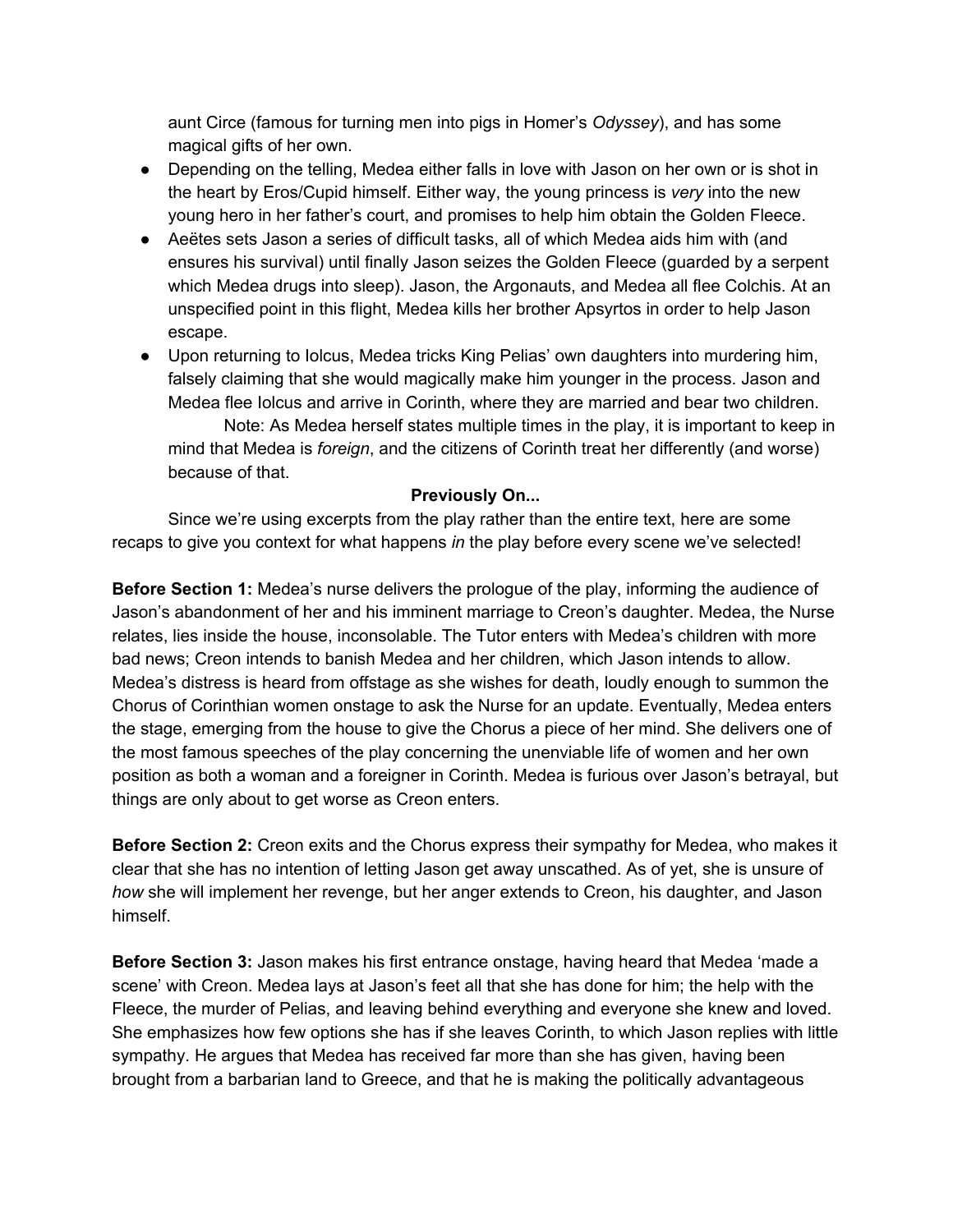mood for their children by marrying into a royal line (ignoring that Medea herself is royalty, just not *Greek*).

**Before Section 4:** The Chorus sing out of *fear* of Aphrodite rather than love; seeing Medea and Jason's impassioned struggles with each other, the Chorus sings for moderation, for peace, and for security. Aegeus, King of Athens, enters the play, and Medea immediately set about securing a contingency plan for herself and her children. Aegeus is childless and Medea, seeing an opportunity, offers her services in exchange for an oath from Aegeus to see her safely ensconced in Athens. He swears and exits, with Medea promising to follow shortly after. Medea then outlines her new plan to the chorus: to kill Jason's new bride with poisoned bridal-gifts and, finally, her own children. The Chorus react with shock and horror and Medea justifies her decision, saying that it is the best revenge she can muster against Jason. Medea asks that Jason be summoned and the Chorus sings, again, their horror at Medea's plan, begging her to recant. Jason re-enters and Medea plays her part to the hilt; she begs Jason for forgiveness, takes back her anger, and tells Jason she intends to leave the children with him in Athens and bestow gifts upon his new bride.

**Before Section 5:** The Chorus react with appropriate dread as Medea's children bear their poisoned cargo away; the Tutor re-enters with the children to confirm the bride's receipt of her gifts. Medea sends the Tutor away to address her children alone (save for the Chorus).

**Before Section 6:** The Chorus sing the evils, pains and sorrows of bearing children before a Messenger breaks in on the scene, bringing Medea the news she has been waiting for--Jason's new bride is dead, as is her father Creon. The messenger-speech that follows is a detailed, gruesome recounting of the young woman's fiery demise. Medea, unsatisfied with those two deaths, steels herself once more as she enters the house to do her last and greatest act of violence in the play.



**Medea (left) kills one of her children (right), Campanian red-figure neck-amphora, 330 BC, Louvre**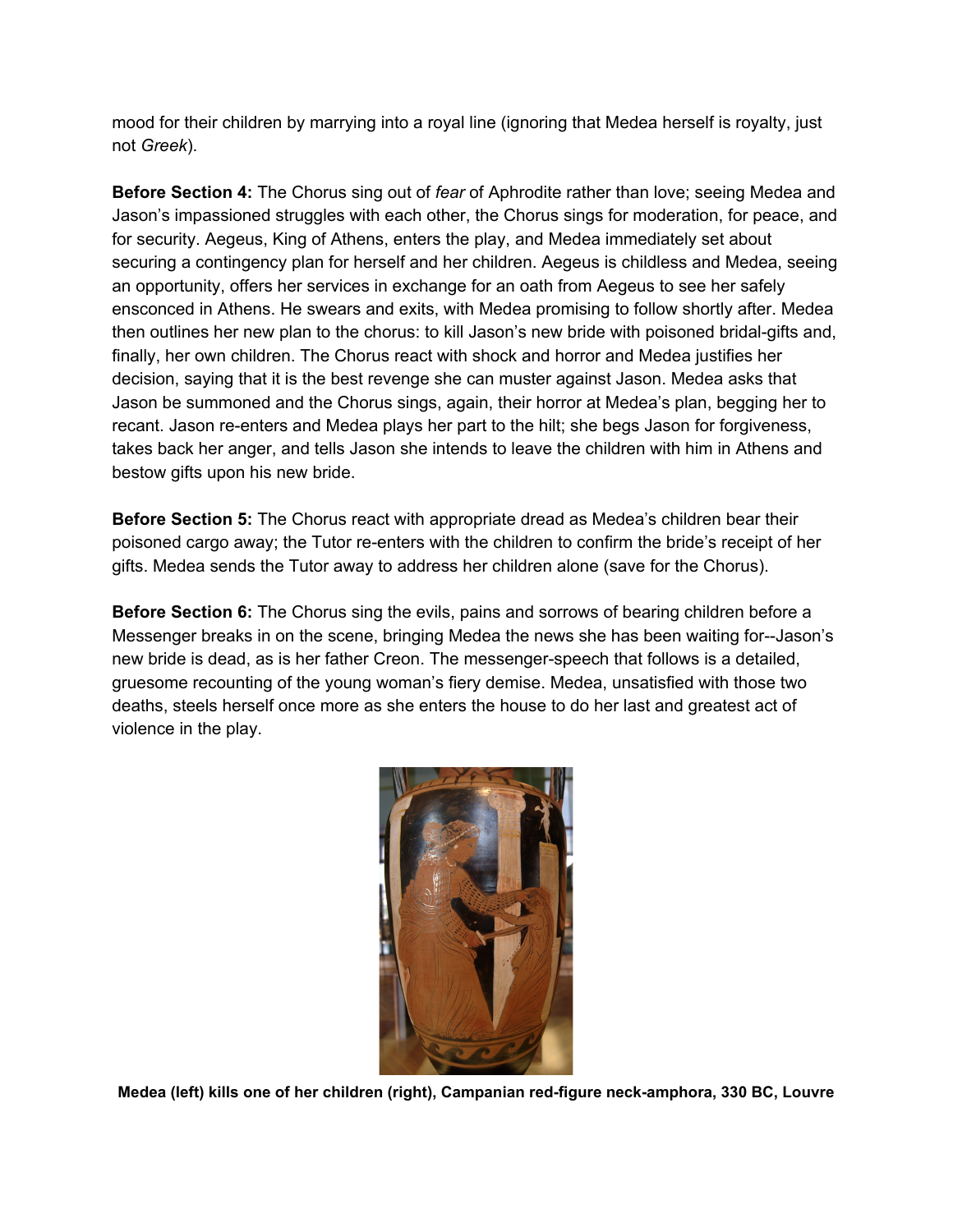### **Textual References**

Check here for explanations of references to people, places, or concepts in the text that might be good to know!

- **a) "Aiai. Wretched me, I am utterly destroyed!":** 'Aiai' is a transliteration of the Greek exclamation, less of a word and more of an emotional expression of (in this case) anxiety, fear, or despair.
- **b) "Please! I touch your knees, I beseech you...":** Medea here invokes the Greek idea of suppliancy, or asking for mercy/favors/etc. Medea has not actually *touched* Creon in this instance; if she had, he would have been subject to enormous spiritual and moral weight and been obligated to give Medea what she asked for. Touching of the face or knees were seen as powerful acts of supplication, something Medea here invokes with word alone. She does, however, touch Creon *later* in the scene ("Then why still pressure me by not releasing my hand?"), and still he denies her.
- **c) "Heaven-born light, restrain her, stop her...accursed fiend of vengeance":** A direct invocation of the Furies, also known as the Erinyes or Eumenides. Primordial spirits of vengeance and retribution, the Furies are most famous for hounding kinslayers into madness. Medea's framing by the Chorus *as* a Fury carries some dissonance with it, as she is engaged in the very act the Furies hate the most.
- **d) "Who left behind the blue-grey Clashing Rocks":** The Nurse invokes these same Clashing Rocks in her prologue-speech, the most famous obstacle that the *Argo* faced on its journey to and from Colchis. The rocks supposedly framed the Bosporos, slamming together with deadly force whenever a ship passed between them. Jason, it is said, loosed a dove to time precisely how long he would need, and skillfully commanded the Argonauts through the passage.
- **e) "Ino, who was driven mad by the gods...perished with the two":** This is a reference to the story of Ino and Athamas, the former a daughter of Kadmos and princess of Thebes, the latter her husband. Though their story also features the origin of the Golden Fleece itself, the story referenced here comes from a bit later in their history. Ino was the sister of Semele, a figure best known for her fiery death and her illustrious son, born from the ashes after a brief incubation in the thigh of Zeus: the god Dionysus. When Dionysus was born, he needed to be hidden from the wrath of Hera, a task which Ino and Athamas ended up with. They tried to raise the baby god along with their own children, but Hera (as Hera is wont to do) discovered the child and struck Athamas and Ino with madness. Frenzied, Ino hurled herself into the sea along with her children, killing them all. In most tellings, Ino kills only one son (and Athamas the other), but Euripides may have given her both in order to draw a closer parallel with Medea herself.